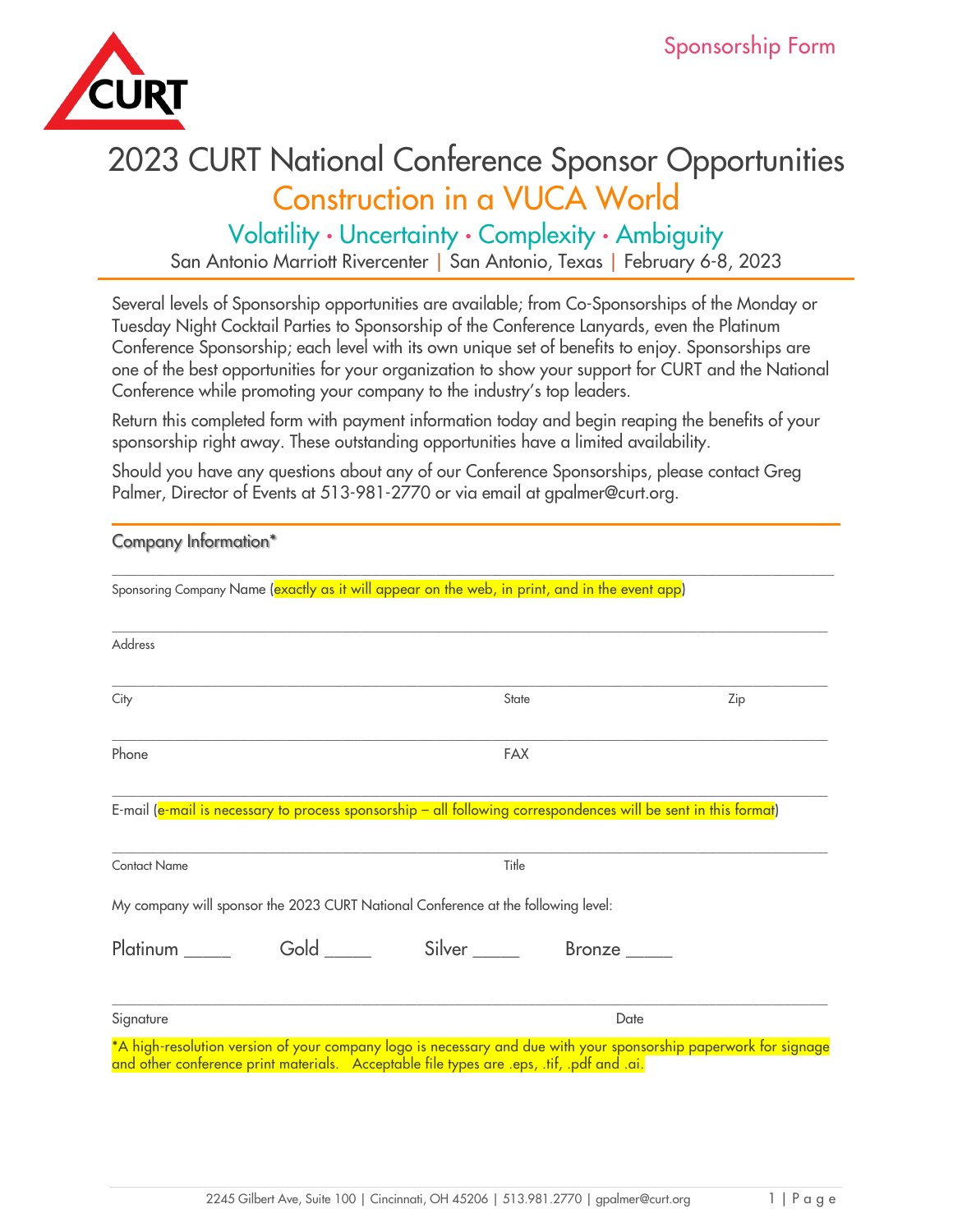

#### The following opportunities are available the National Conference.

#### [ ] PLATINUM LEVEL SPONSOR | \$30,000

As the Platinum Level Sponsor *(one available)* at the 2023 CURT National Conference you will enjoy the following: Exclusive Title Sponsorship of the 2023 CURT National Conference

Exclusive sponsorship of an invitation-only reception on Sunday night – GREAT ACCESS!

3 Prime Exhibit Hall spaces (8'x30' total) (\$12,000 value)

Placement in the Conference Mobile App

10 total complimentary conference admissions (\$13,990 value)

Logo prominently displayed around the conference

## [ ] GOLD LEVEL SPONSOR | \$20,000

As a Gold Level Sponsor *(four available)* at the 2023 CURT National Conference you will enjoy the following: Co-Sponsorship of the Monday or Tuesday Evening Cocktail Party 2 Exhibit Hall spaces (8'x20' total) (\$8,000 value) Placement in the Conference Mobile App 5 complimentary conference admissions (\$6,995 value) Logo signage displayed at sponsored event

## [ ] SILVER LEVEL SPONSOR | \$10,000

As a Silver Level Sponsor *(three remain)* at the 2023 CURT National Conference you will enjoy the following: Sponsorship of the Monday or Tuesday Night Entertainment, Co-Sponsorship of Wireless Internet, Sponsorship of Tuesday Breakfast, Sponsorship of Tuesday Lunch, Sponsorship of

Wednesday's Breakfast, Sponsorship of Wednesday's Lunch, Sponsorship of Hotel Key Cards.

1 Exhibit Hall space (8'x10' total) (\$4,000 value)

Placement in the Conference Mobile App

3 complimentary conference admissions (\$4,197 value)

Logo signage displayed at sponsored event if applicable

#### [ ] BRONZE LEVEL SPONSOR | \$7,000

As a Bronze Level Sponsor (two remain) at the 2023 CURT National Conference you will enjoy the following: Monday PM Break, Tuesday AM Break, Tuesday PM Break, Wednesday AM Break, or Conference Lanyards Placement in the Conference Mobile App

2 complimentary conference admissions (\$2,798 value) Logo signage at sponsored event

Sponsorship/Additional Purchases Payment Information: Sponsorships cannot be confirmed without complete payment information.

Additional Discounted Attendees: \_\_\_\_\_ @ \$749 = \_\_\_\_\_\_\_\_ Spouse/Significant Other:  $\frac{1}{2}$   $\frac{1}{2}$   $\frac{1}{2}$   $\frac{1}{2}$   $\frac{1}{2}$   $\frac{1}{2}$   $\frac{1}{2}$   $\frac{1}{2}$   $\frac{1}{2}$   $\frac{1}{2}$   $\frac{1}{2}$   $\frac{1}{2}$   $\frac{1}{2}$   $\frac{1}{2}$   $\frac{1}{2}$   $\frac{1}{2}$   $\frac{1}{2}$   $\frac{1}{2}$   $\frac{1}{2}$   $\frac{1$ Sponsorship Fee: \_

Total:

[ ] American Express [ ] Visa [ ] MasterCard [ ] Check (Payable to Construction Users Roundtable)

Card Number Exp. Date

\_\_\_\_\_\_\_\_\_\_\_\_\_\_\_\_\_\_\_\_\_\_\_\_\_\_\_\_\_\_\_\_\_\_\_\_\_\_\_\_\_\_\_\_\_\_\_\_\_\_\_\_\_\_\_\_\_\_\_\_\_\_\_\_\_\_\_\_\_\_\_\_\_\_\_\_\_\_\_\_\_\_\_\_\_\_\_\_\_\_\_\_\_\_\_\_\_\_\_\_\_\_\_\_\_\_\_\_\_\_\_\_\_\_\_\_\_

Name on Card

Signature

Full payment is required on all sponsorships upon signing this agreement.

 $\_$  ,  $\_$  ,  $\_$  ,  $\_$  ,  $\_$  ,  $\_$  ,  $\_$  ,  $\_$  ,  $\_$  ,  $\_$  ,  $\_$  ,  $\_$  ,  $\_$  ,  $\_$  ,  $\_$  ,  $\_$  ,  $\_$  ,  $\_$  ,  $\_$  ,  $\_$  ,  $\_$  ,  $\_$  ,  $\_$  ,  $\_$  ,  $\_$  ,  $\_$  ,  $\_$  ,  $\_$  ,  $\_$  ,  $\_$  ,  $\_$  ,  $\_$  ,  $\_$  ,  $\_$  ,  $\_$  ,  $\_$  ,  $\_$  ,

 $\_$  ,  $\_$  ,  $\_$  ,  $\_$  ,  $\_$  ,  $\_$  ,  $\_$  ,  $\_$  ,  $\_$  ,  $\_$  ,  $\_$  ,  $\_$  ,  $\_$  ,  $\_$  ,  $\_$  ,  $\_$  ,  $\_$  ,  $\_$  ,  $\_$  ,  $\_$  ,  $\_$  ,  $\_$  ,  $\_$  ,  $\_$  ,  $\_$  ,  $\_$  ,  $\_$  ,  $\_$  ,  $\_$  ,  $\_$  ,  $\_$  ,  $\_$  ,  $\_$  ,  $\_$  ,  $\_$  ,  $\_$  ,  $\_$  ,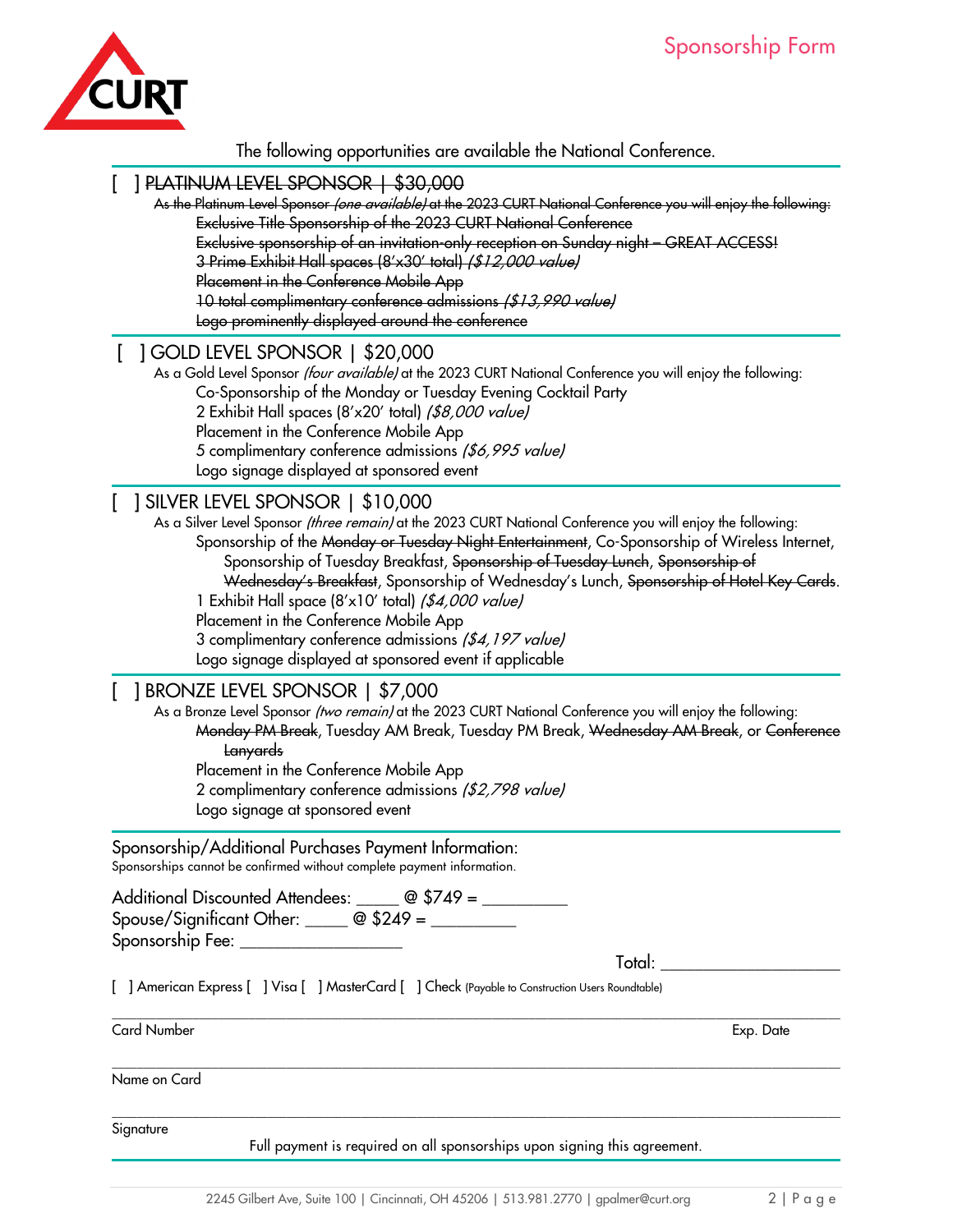

Attendee Information: Complimentary registrations included in sponsorship fees; number of complimentary registrations varies by sponsorship level; up to three additional registrations beyond the complimentary registrations granted are available at the discounted price of \$749/person, beyond that the regular conference price of \$1399/person prevails. Complimentary registrations are due by January 11, 2023.

| Attendee #1 |       |     |
|-------------|-------|-----|
| Name        | Title |     |
| Address     |       |     |
| City        | State | Zip |
| Phone       | FAX   |     |
| E-mail      |       |     |
| Attendee #2 |       |     |
| Name        | Title |     |
| Address     |       |     |
| City        | State | Zip |
| Phone       | FAX   |     |
| $E$ -mail   |       |     |
| Attendee #3 |       |     |
| Name        | Title |     |
| Address     |       |     |
| City        | State | Zip |
| Phone       | FAX   |     |
| $E$ -mail   |       |     |
| Attendee #4 |       |     |
| Name        | Title |     |
| Address     |       |     |
| City        | State | Zip |
| Phone       | FAX   |     |
| $E$ -mail   |       |     |
|             |       |     |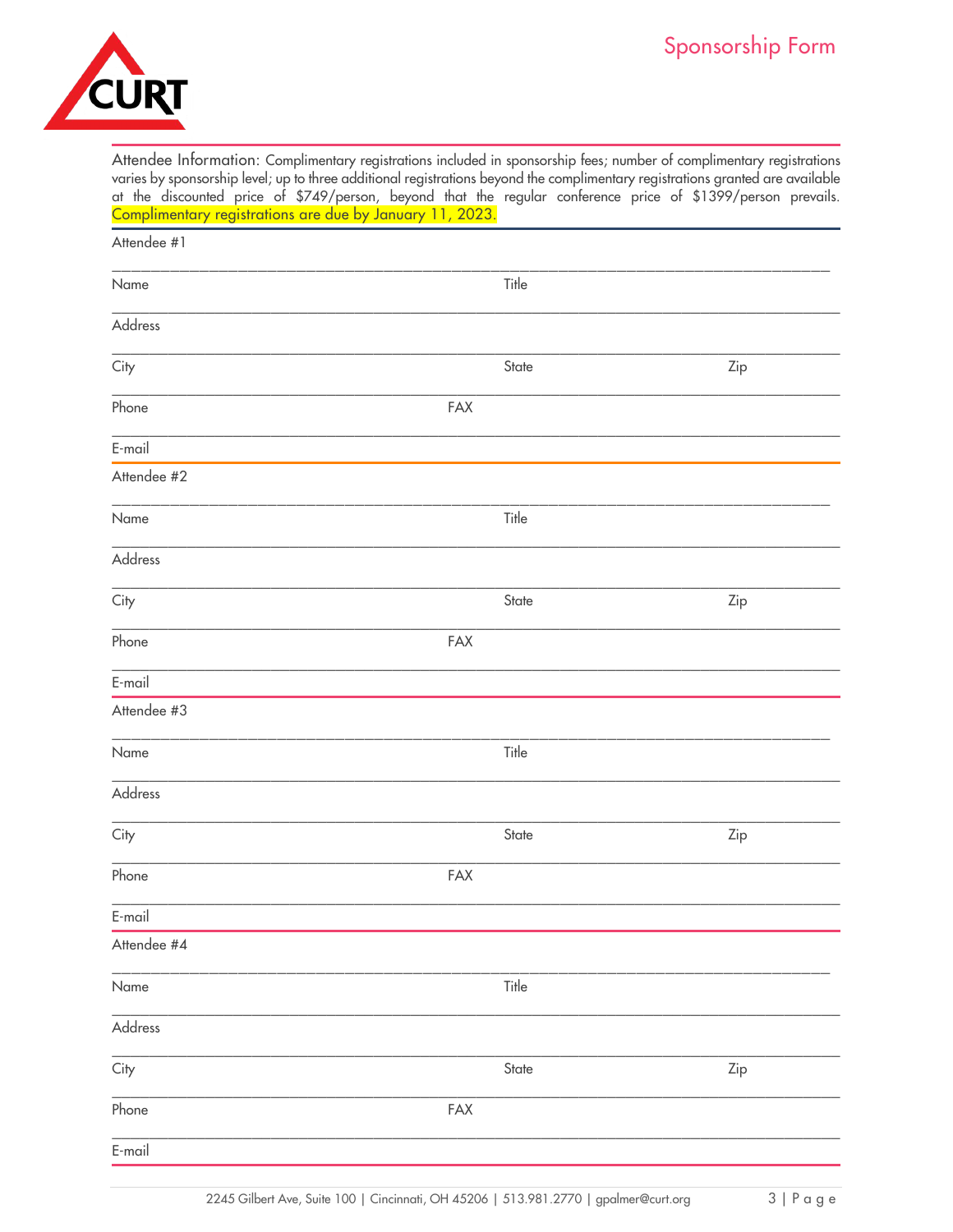| URT |
|-----|
|     |

 $A_H$  and  $A_H$   $B$ 

| Anenaee #J                                                                                                                                                                                                                                                     |                           |     |
|----------------------------------------------------------------------------------------------------------------------------------------------------------------------------------------------------------------------------------------------------------------|---------------------------|-----|
| Name                                                                                                                                                                                                                                                           | Title                     |     |
| <b>Address</b>                                                                                                                                                                                                                                                 |                           |     |
| City                                                                                                                                                                                                                                                           | State                     | Zip |
| Phone                                                                                                                                                                                                                                                          | <b>FAX</b>                |     |
| E-mail                                                                                                                                                                                                                                                         |                           |     |
| SPOUSE/SIGNIFICANT OTHER REGISTRATION FEES (\$249) INCLUDE: Admission to all Breakfasts, Monday<br>and Tuesday night's Cocktail Parties, and Farewell Luncheon on Wednesday. Spouses or Significant Others<br>must be registered to participate/attend events! |                           |     |
| Spouse/Significant Other #1:<br>Full Name For Nametag: ____                                                                                                                                                                                                    |                           |     |
| Spouse/Significant Other #2:<br>Full Name For Nametag: _______________                                                                                                                                                                                         |                           |     |
| Spouse/Significant Other #3:<br>Full Name For Nametag: ____________________                                                                                                                                                                                    |                           |     |
| Spouse/Significant Other #4:<br>Full Name For Nametag: ____                                                                                                                                                                                                    |                           |     |
| Spouse/Significant Other #5:<br>Full Name For Nametag: _                                                                                                                                                                                                       |                           |     |
|                                                                                                                                                                                                                                                                | Important Things To Know! |     |

ATTENDEE ACCOMMODATIONS: Contact the resort directly for reservations.

A special conference rate of \$259 plus tax, single/double, has been secured for attendees of the 2023 CURT National Conference. This rate is only available to conference attendees by contacting the San Antonio Marriott Rivercenter at 877.622.3056 and referencing Construction Users Roundtable. A deposit of one night's stay is required to hold your reservation. Your hotel deposit is fully refundable if you cancel directly with the hotel NO LATER than three (3) days prior to arrival.

REGISTRATION FEES INCLUDE: Admission to educational sessions, networking with industry professionals, comprehensive conference materials, breakfasts, luncheons, hosted cocktail parties.

SPOUSE/SIGNIFICANT OTHER REGISTRATION FEES INCLUDE: Admission to all Breakfasts, Monday and Tuesday night's Cocktail Parties, and Farewell Luncheon on Wednesday. Spouse or Significant Other must be registered!

DRESS: Business casual is appropriate during ALL conference activities.

RECOMMENDED AIRPORT: San Antonio International Airport (SAT)